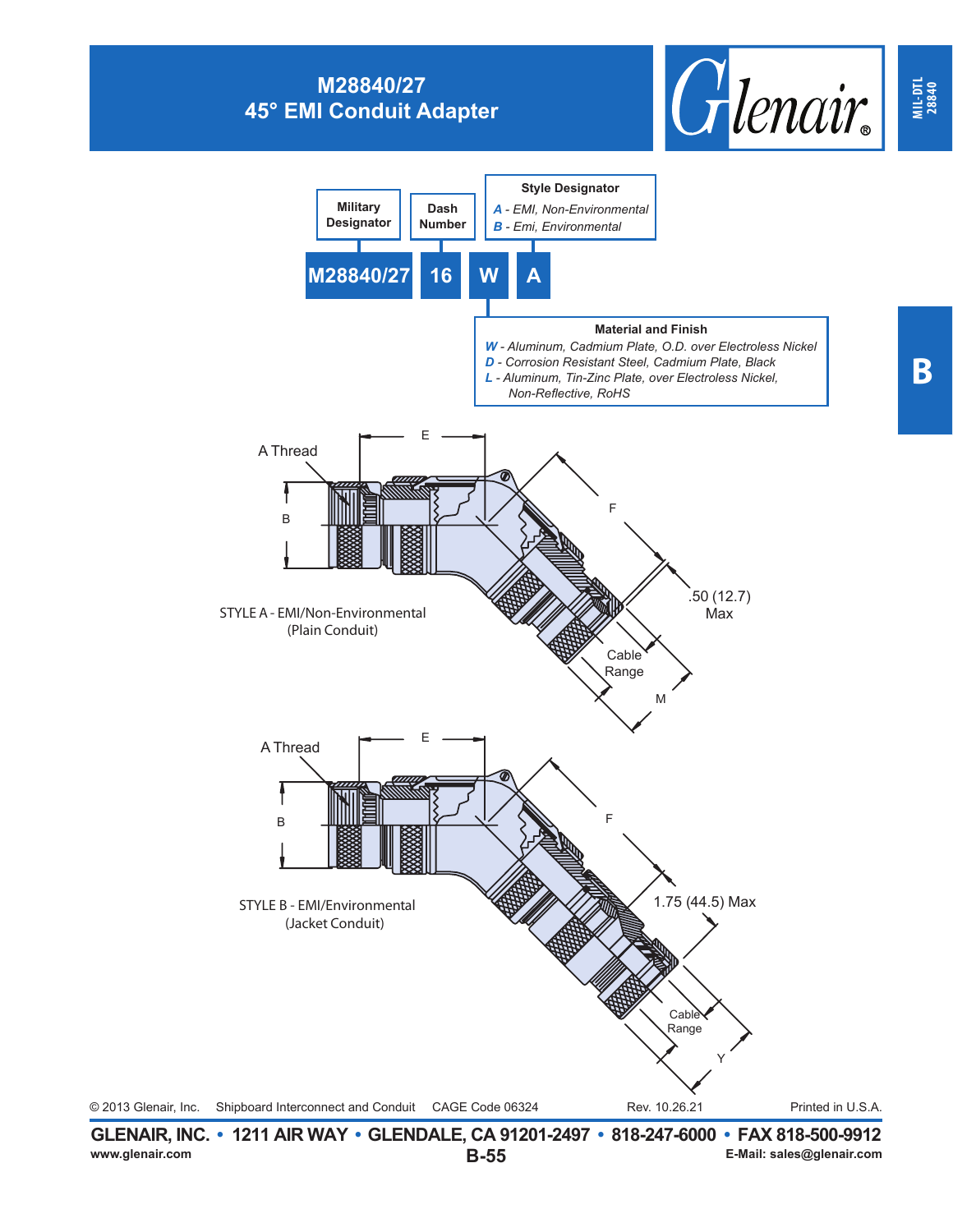

## **M28840/27 45° EMI Conduit Adapter**

| Dash | <b>Designator</b> | A<br><b>Thread</b><br>Class 2B | $\mathsf B$<br>Max<br><b>Diameter</b> | $\overline{C}$<br><b>Thread</b><br>Class 2 | D<br>Max.<br><b>Diameter</b> | <b>Sealing Range</b> |            | Conduit<br><b>Size</b> | E<br>Max.      |
|------|-------------------|--------------------------------|---------------------------------------|--------------------------------------------|------------------------------|----------------------|------------|------------------------|----------------|
| No.  |                   |                                |                                       |                                            |                              | Max.                 | Min.       | M 04                   | Dim.           |
| 01   | A(11)             | .750-20 UNEF                   | 1.028<br>(26.11)                      | .875-20 UNEF                               | 1.031                        | .63(16.0)            | .50(12.7)  | 03                     | 2.36           |
| 02   | B(13)             | .875-20 UNEF                   | 1.141<br>(28.98)                      | .875-20 UNEF                               | (26.19)                      | .63(16.0)            | .50(12.7)  | 03                     | (59.9)         |
| 03   |                   |                                |                                       | 1.000-20 UNEF                              |                              | .75(19.1)            | .63(16.0)  | 04                     |                |
| 04   | C(15)             | 1.000-20 UNEF                  | 1.263<br>(32.08)                      | .875-20 UNEF                               | 1.281<br>(32.50)             | .63(16.0)            | .50(12.7)  | 03                     | 2.56<br>(65.0) |
| 05   |                   |                                |                                       | 1.000-20 UNEF                              |                              | .75(19.1)            | .63(16.0)  | 04                     |                |
| 06   |                   |                                |                                       | 1.125-18 UNEF                              |                              | .88(22.4)            | .75(19.1)  | 05                     |                |
| 07   |                   |                                |                                       | 1.250-18 UNEF                              | 1.531<br>(38.80)             | 1.00(25.4)           | .88(22.4)  | 06                     | 2.67<br>(67.8) |
| 08   | D(17)             | 1.125-18 UNEF                  | 1.387<br>(38.23)                      | 1.125-18 UNEF                              |                              | .88(22.4)            | .75(19.1)  | 05                     |                |
| 09   |                   |                                |                                       | 1.250-18 UNEF                              |                              | 1.00(25.4)           | .88(22.4)  | 06                     |                |
| 10   |                   |                                |                                       | 1.625-18 UNEF                              |                              | 1.38(35.1)           | 1.19(22)   | 08                     |                |
| 11   | E(19)             | 1.250-18 UNEF                  | 1.513<br>(38.43)                      | 1.125-18 UNEF                              |                              | .88(22.4)            | .75(19.1)  | 05                     |                |
| 12   |                   |                                |                                       | 1.250-18 UNEF                              |                              | 1.00(25.4)           | .88(22.4)  | 06                     |                |
| 13   |                   |                                |                                       | 1.625-18 UNEF                              | 1.781<br>(45.24)             | 1.38(35.1)           | 1.19(30.2) | 08                     | 3.05<br>(77.5) |
| 14   | F(23)             | 1.438-18 UNEF                  | 1.703<br>(45.51)                      | 1.250-18 UNEF                              |                              | 1.000(25.4)          | .88(22.4)  | 06                     |                |
| 15   |                   |                                |                                       | 1.625-18 UNEF                              |                              | 1.38(35.1)           | 1.19(30.2) | 08                     |                |
| 16   |                   |                                |                                       | 1.875-18 UNS                               |                              | 1.63(41.4)           | 1.44(36.6) | 10                     |                |
| 17   | G(25)             | 1.562-18 UNEF                  | 1.825<br>(46.35)                      | 1.250-18 UNEF                              |                              | 1.00(25.4)           | .88(22.4)  | 06                     |                |
| 18   |                   |                                |                                       | 1.625-18 UNEF                              |                              | 1.38(41.4)           | 1.19(30.2) | 08                     |                |
| 19   |                   |                                |                                       | 1.875-18 UNS                               |                              | 1.43(41.4)           | 1.44(36.6) | 10                     |                |
| 20   |                   |                                |                                       | 2.125-16 UN                                | 2.031<br>(51.59)             | 1.88(47.8)           | 1.63(41.4) | 12                     | 3.33<br>(84.6) |
| 21   | H(29)             | 1.875-16 UNS                   | 2.143<br>(54.43)                      | 1.875-18 UNS                               |                              | 1.63(41.4)           | 1.44(36.6) | 10                     |                |
| 22   |                   |                                |                                       | 2.125-16 UN                                |                              | 1.88(47.8)           | 1.63(41.4) | 12                     |                |
| 23   | J(33)             | 2.062-16 UNS                   | 2.329<br>(50.16)                      | 2.125-16 UN                                | 2.531<br>(64.29)             | 1.88(47.8)           | 1.63(41.4) | 12                     | 3.70<br>(94.0) |
| 24   |                   |                                |                                       | 2.750-16 UN                                |                              | 2.38(60.5)           | 2.13(54.1) | 16                     |                |
| 25   | A(11)             | .750-20 UNEF                   | 1.028<br>(16.11)                      | .875-20 UNEF                               | 1.031<br>(26.19)             | .75 (19.1)           | .63(16.0)  | 04                     | 2.36<br>(59.9) |

**MIL-DTL 28840**

CAGE Code 06324 © 2013 Glenair, Inc. **Printed in U.S.A.** CAGE Code 06324 Printed in U.S.A.